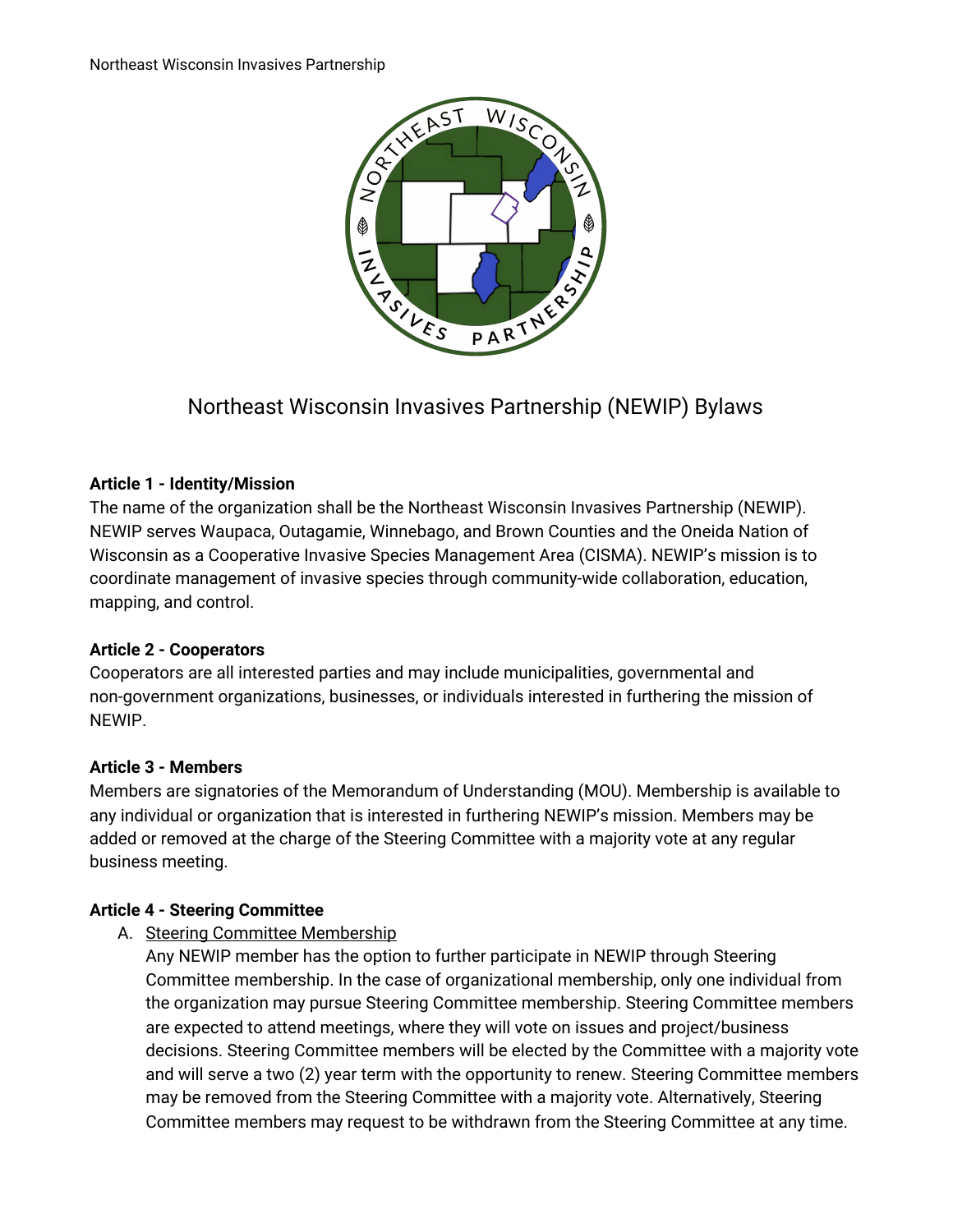## B. Steering Committee Structure

NEWIP is directed and managed by the Steering Committee. The Steering Committee consists of seven to thirteen (7-13) seats. Four (4) of these seats shall be filled by representatives of each county, appointed by either the County Conservationist or County Land and Water Conservation Committee. One (1) of these seats shall be filled by a representative of the Oneida Nation, appointed by Oneida Nation Environmental Health and Safety. One (1) seat shall be filled by NEWIP's fiscal agent, Golden Sands RC&D. This appointment will be made by the Forest/Wildlife/Agriculture Committee within Golden Sands RC&D. One to seven (1-7) at-large member seats will be filled by NEWIP members nominated and elected by the Steering Committee. Up to six (6) of these at-large seats may remain vacant until a member is identified to occupy the seat.

## C. Executive Steering Committee

The Executive Steering Committee consists of the Chairperson, Vice-Chairperson, and NEWIP's fiscal sponsor representative. The Steering Committee will elect a Chairperson and Vice-Chairperson. The Chairperson will facilitate Steering Committee meetings. Upon absence of the Chairperson, the Vice-Chairperson shall conduct meetings. If both the Chairperson and Vice-Chairperson are absent, the meeting may be conducted by NEWIP's fiscal sponsor representative. Appointments to the Executive Steering Committee expire with the Steering Committee member's two (2) year term. Appointments may be elected or renewed with a simple majority of Steering Committee Members for both Chairperson and Vice-Chairperson.

## D. Steering Committee Meetings

The Steering Committee will meet at least one (1) time per year. Additional meetings may be called by an Executive Steering Committee member of the NEWIP coordinator. Each Steering Committee member will be notified of meetings at least 30 days in advance through mail, phone, or electronic means.

In general, all members and cooperators are welcome to attend NEWIP Steering Committee meetings and participate in discussion. However, the Steering Committee has the right to enter a "closed session" where only Steering Committee members may be present. Minutes will be taken at each meeting, and the NEWIP coordinator is responsible for archiving minutes.

Decision-making during Steering Committee meetings shall be completed through thoughtful and respectful discussion reaching a general consensus whenever possible. Following discussion, a vote shall be taken and requires a majority for acceptance. Only Steering Committee members may vote on items during meetings. There must be a quorum of at least half of the Steering Committee members for a vote.

## **Article 5 - Fiscal Sponsorship**

Golden Sands RC&D will act as NEWIP's fiscal sponsor and manage all administrative and support services. As NEWIP's fiscal sponsor, it is responsible for all grant reporting, coordination, and administration of the organization. The NEWIP coordinator will provide regular project and budget